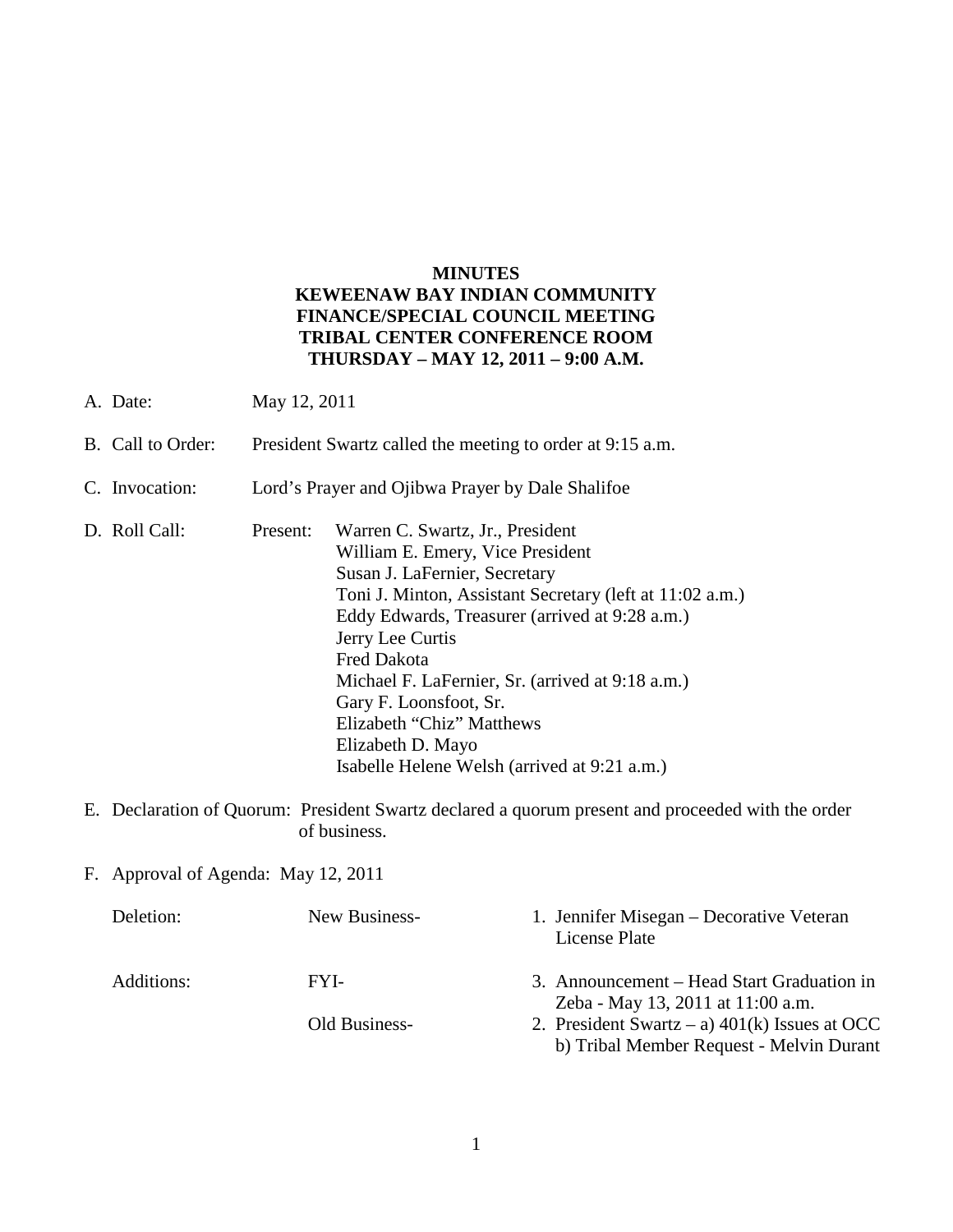**MOTION MADE BY GARY F. LOONSFOOT, SR. TO APPROVE THE AGENDA WITH THE CHANGES. SUPPORTED BY WILLIAM E. EMERY. EIGHT IN FAVOR (William E. Emery, Susan J. LaFernier, Toni J. Minton, Jerry Lee Curtis, Fred Dakota, Gary F. Loonsfoot, Sr., Elizabeth "Chiz" Matthews, Elizabeth D. Mayo), OPPOSED - 0, ABSTAINING - 0, THREE ABSENT (Eddy Edwards, Michael F. LaFernier, Sr., Isabelle H. Welsh), MOTION CARRIED.**

**Mike LaFernier, Sr. arrived at 9:18 a.m.** 

## **Isabelle Welsh arrived at 9:21 a.m.**

- G. For Your Information:
	- 1. Superior National Bank KBIC Guaranteed Loan Program Account Summary May 4, 2011
	- 2. A letter from Jo Longendyke, volunteer and visitor from Otter Lake, MI regarding the
	- Lighthouse Bruce LaPointe (Public Works) will look at the structural needs of the lighthouse
	- 3. Announcement Head Start Graduation in Zeba May 13, 2011 at 11:00 a.m.

## **Eddy Edwards arrived at 9:28 a.m.**

H. Approval of Meeting Minutes:

1. October 2, 2010

**MOTION MADE BY GARY F. LOONSFOOT, SR. TO APPROVE THE OCTOBER 2, 1010 MEETING MINUTES. SUPPORTED BY ELIZABETH "CHIZ" MATTHEWS. TEN IN FAVOR (William E. Emery, Susan J. LaFernier, Eddy Edwards, Jerry Lee Curtis, Fred Dakota, Michael F. LaFernier, Sr., Gary F. Loonsfoot, Sr., Elizabeth "Chiz" Matthews, Elizabeth D. Mayo, Isabelle H. Welsh), OPPOSED - 0, ONE ABSTAINING (Toni J. Minton), ABSENT - 0, MOTION CARRIED.**

2. October 7, 2010

**MOTION MADE BY FRED DAKOTA TO APPROVE THE OCTOBER 7, 1010 MEETING MINUTES. SUPPORTED BY GARY F. LOONSFOOT, SR. NINE IN FAVOR (William E. Emery, Susan J. LaFernier, Eddy Edwards, Jerry Lee Curtis, Fred Dakota, Gary F. Loonsfoot, Sr., Elizabeth "Chiz" Matthews, Elizabeth D. Mayo, Isabelle H. Welsh), OPPOSED - 0, TWO ABSTAINING (Toni J. Minton, Michael F. LaFernier, Sr.), ABSENT - 0, MOTION CARRIED.**

I. Closed Session:

- 1. Finance Francis LaPointe, CFO/Robert Mudd, Baraga Casino General Manager/David Haataja, Marquette Casino General Manager/Dale Shalifoe, Executive Director of Gaming Commission
- 2. Jacki Skytta, Casinos Marketing Manager/Dale Shalifoe, Executive Director of Gaming Commission –
	- a) August 2011 Special Events Concert Proposals Tanya Tucker/Kellie Pickler
	- b) September 2011 Special Event Cage Fighting Proposal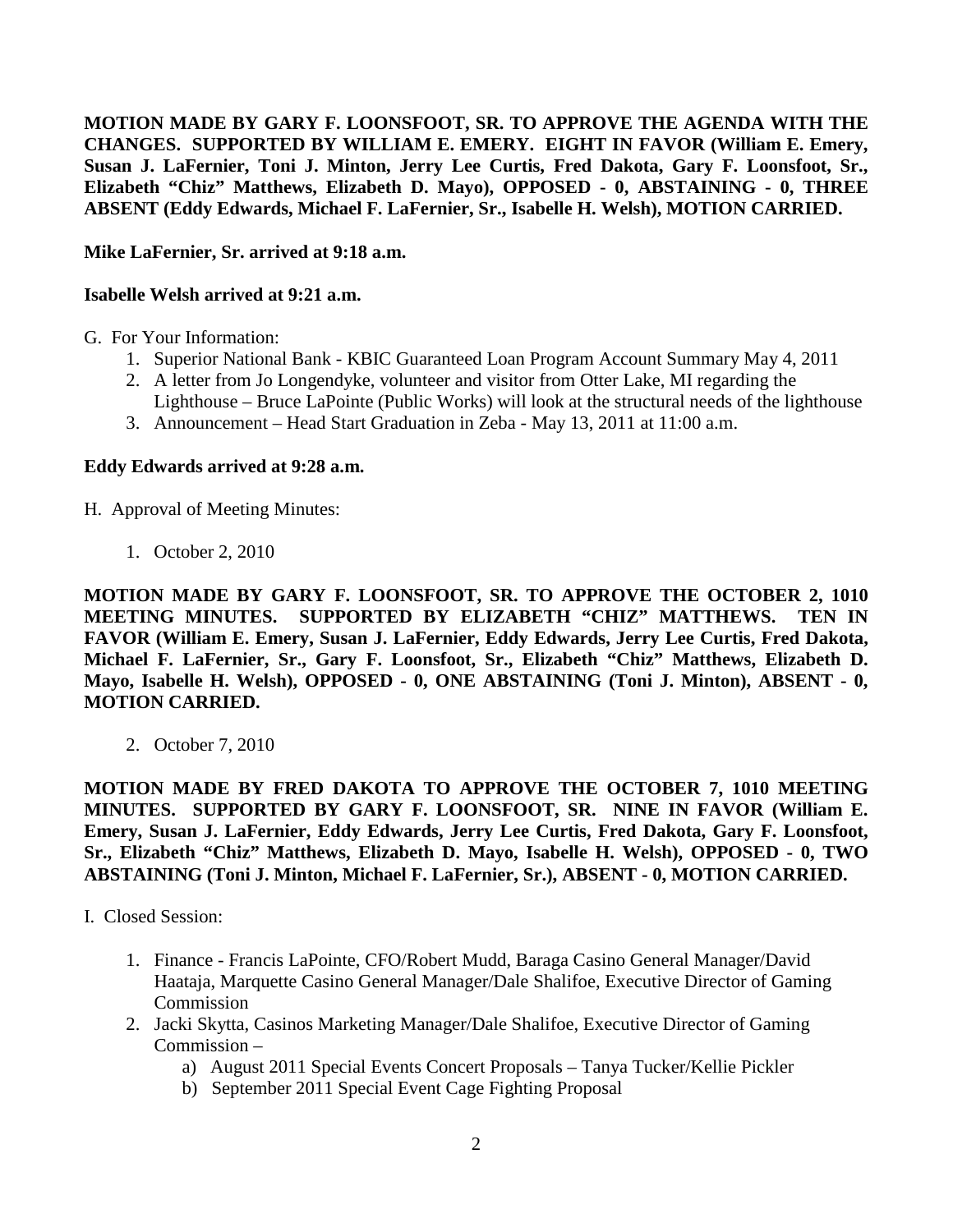- 3. Jacki Skytta, Casinos Marketing Manager/Dottie Pryor, Press Box Manager/Dale Shalifoe, Executive Director of Gaming Commission – New Year's Eve Comedy Club Contract
- 4. Jerry Lee Curtis/Gregg Nominelli, Economic Developer Permitting
- 5. John Baker, Attorney
- 6. President Swartz Tribal Attorney Employment Contract

**MOTION MADE BY WILLIAM E. EMERY TO GO INTO CLOSED SESSION AT 9:30 A.M. SUPPORTED BY GARY F. LOONSFOOT, SR. NINE IN FAVOR (William E. Emery, Susan J. LaFernier, Toni J. Minton, Eddy Edwards, Jerry Lee Curtis, Michael F. LaFernier, Sr., Gary F. Loonsfoot, Sr., Elizabeth "Chiz" Matthews, Isabelle H. Welsh), TWO OPPOSED (Fred Dakota, Elizabeth D. Mayo), ABSTAINING - 0, ABSENT - 0, MOTION CARRIED.**

**Break: 10:07 – 10:25 a.m.** 

**Toni Minton left at 11:02 a.m.** 

**Break: 11:05 – 11:10 a.m.** 

**Lunch: 11:55 a.m. - 1:05 p.m.**

**Isabelle Welsh returned from lunch at 1:11 p.m.** 

**MOTION MADE BY FRED DAKOTA TO GO INTO OPEN SESSION AT 1:50 P.M. SUPPORTED BY MICHAEL F. LAFERNIER, SR. TEN IN FAVOR (William E. Emery, Susan J. LaFernier, Eddy Edwards, Jerry Lee Curtis, Fred Dakota, Michael F. LaFernier, Sr., Gary F. Loonsfoot, Sr., Elizabeth "Chiz" Matthews, Elizabeth D. Mayo, Isabelle H. Welsh), OPPOSED - 0, ABSTAINING - 0, ONE ABSENT (Toni J. Minton), MOTION CARRIED.**

**Break: 1:51 – 2:00 p.m.** 

- J. Recognize Scheduled Delegation/Individuals:
	- 1. Valoree Gagnon, MTU Graduate Student Community Fishermen/Women Research PowerPoint Presentation (Thesis) – Present: Todd Warner, NRD

## K. Old Business:

- 1. Larry Denomie III, CEO
	- a) Request to Demo Three Amigos Building the Council will tour the building (those who have not already) on May 13, 2011, Friday at noon.
	- b) Building/Electrical Permit Fee Schedules Review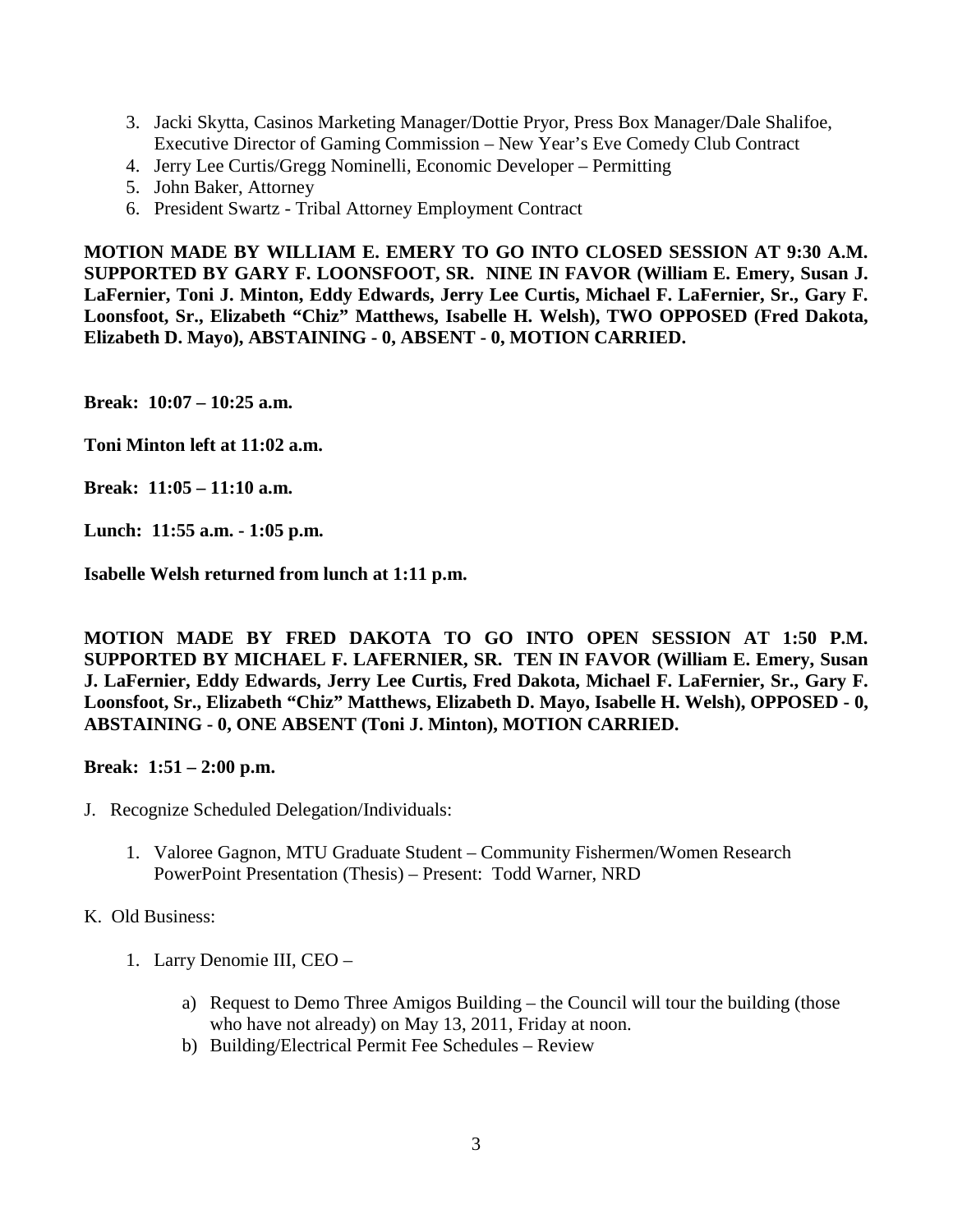c) Proposed Amendments to Enterprise and Government Policy Books – Rehire Policy options

**MOTION MADE BY EDDY EDWARDS TO TABLE AND SEND THE INFORMATION TO THE HIRING COMMITTEE FOR THEIR RECOMMENDATIONS. SUPPORTED BY SUSAN J. LAFERNIER. NINE IN FAVOR (Susan J. LaFernier, Eddy Edwards, Jerry Lee Curtis, Fred Dakota, Michael F. LaFernier, Sr., Gary F. Loonsfoot, Sr., Elizabeth "Chiz" Matthews, Elizabeth D. Mayo, Isabelle H. Welsh), OPPOSED - 0, ABSTAINING - 0, TWO ABSENT (Warren C. Swartz, Jr., Toni J. Minton), MOTION CARRIED.** 

(President Swartz is out of the room)

d) Negaunee Township Request to Utilize 2% Funds in Escrow for prior engineering services for the proposed airport casino

**MOTION MADE BY WILLIAM E. EMERY TO ALLOW THE NEGAUNEE TOWNSHIP TO PAY THE INVOICES REQUESTED BY WILLIAM CARLSON, NEGAUNEE TOWNSHIP SUPERVISOR. SUPPORTED BY EDDY EDWARDS. FIVE IN FAVOR (William E. Emery, Eddy Edwards, Michael F. LaFernier, Sr., Gary F. Loonsfoot, Sr., Isabelle H. Welsh), FIVE OPPOSED (Susan J. LaFernier, Jerry Lee Curtis, Fred Dakota, Elizabeth "Chiz" Matthews, Elizabeth D. Mayo), ABSTAINING - 0, ONE ABSENT (Toni J. Minton), TIE VOTE. PRESIDENT SWARTZ VOTED IN FAVOR, MOTION CARRIED.**

- 2. President Swartz
	- a) 401(k) Issues at OCC President Swartz updated the Council that the effective date of the OCC employees being removed from the Tribe's 401(k) plan is March 31, 2011.

Debbie Parrish and the Board of Regents requested that the employees be kept on the plan until July 1, 2011.

August 2011 Special Events Concert Proposals – Tanya Tucker/Kellie Pickler -

**MOTION MADE BY ELIZABETH D. MAYO TO APPROVE THE SPECIAL EVENTS CONCERT WITH KELLIE PICKLER IN AUGUST 2011 IN THE AMOUNT OF \$78,709.60. SUPPORTED BY EDDY EDWARDS. SIX IN FAVOR (William E. Emery, Eddy Edwards, Jerry Lee Curtis, Gary F. Loonsfoot, Sr., Elizabeth D. Mayo, Isabelle H. Welsh), THREE OPPOSED (Susan J. LaFernier, Fred Dakota, Elizabeth "Chiz" Matthews), ABSTAINING - 0, TWO ABSENT (Toni J. Minton, Michael F. LaFernier, Sr.), MOTION CARRIED.**

Susan LaFernier stated her opposition: The concert proposal projected a loss.

(Mike LaFernier, Sr. is out of the room)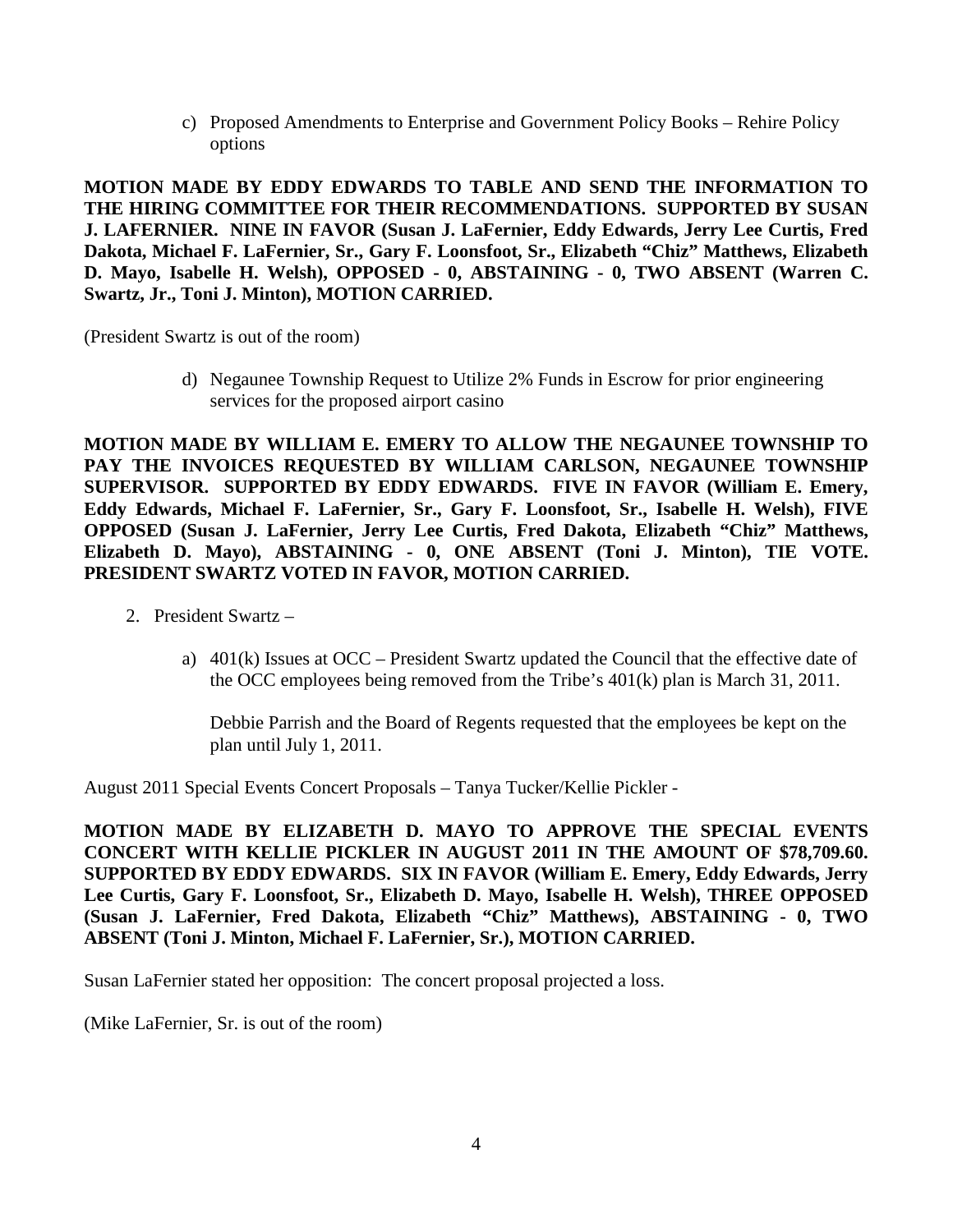September 2011 Special Event Cage Fighting Proposal -

**MOTION MADE BY ELIZABETH D. MAYO TO APPROVE THE CAGE FIGHTING SPECIAL EVENT PROPOSAL IN THE AMOUNT OF \$46,766.00. SUPPORTED BY JERRY LEE CURTIS. NINE IN FAVOR (William E. Emery, Susan J. LaFernier, Eddy Edwards, Jerry Lee Curtis, Fred Dakota, Michael F. LaFernier, Sr., Gary F. Loonsfoot, Sr., Elizabeth D. Mayo, Isabelle H. Welsh), ONE OPPOSED (Elizabeth "Chiz" Matthews), ABSTAINING - 0, ONE ABSENT (Toni J. Minton), MOTION CARRIED.**

New Year's Eve Comedy Club Contract -

**MOTION MADE BY GARY F. LOONSFOOT, SR. TO APPROVE THE FUNNY BUSINESS INC. CONTRACT IN THE AMOUNT OF \$4,100.00 AND TWO HOTEL ROOMS. SUPPORTED BY JERRY LEE CURTIS. TEN IN FAVOR (William E. Emery, Susan J. LaFernier, Eddy Edwards, Jerry Lee Curtis, Fred Dakota, Michael F. LaFernier, Sr., Gary F. Loonsfoot, Sr., Elizabeth "Chiz" Matthews, Elizabeth D. Mayo, Isabelle H. Welsh), OPPOSED - 0, ABSTAINING - 0, ONE ABSENT (Toni J. Minton), MOTION CARRIED.**

Permitting of a cigarette factory and other tobacco regulatory issues -

**MOTION MADE BY ELIZABETH D. MAYO TO APPROVE THE ENGAGEMENT LETTER BETWEEN TROUTMAN SANDERS AND THE KBIC AND HAVE GREGG NOMINELLI AS THE CONTACT PERSON TO OVERSEE THE CIGARETTE/TOBACCO MANUFACTURING PERMIT ONLY. SUPPORTED BY MICHAEL F. LAFERNIER, SR. NINE IN FAVOR (William E. Emery, Eddy Edwards, Jerry Lee Curtis, Fred Dakota, Michael F. LaFernier, Sr., Gary F. Loonsfoot, Sr., Elizabeth "Chiz" Matthews, Elizabeth D. Mayo, Isabelle H. Welsh), ONE OPPOSED (Susan J. LaFernier), ABSTAINING - 0, ONE ABSENT (Toni J. Minton), MOTION CARRIED.**

Susan LaFernier stated her opposition: There is no plan or direction.

Pinery Cemetery Fire Suit –

**MOTION MADE BY EDDY EDWARDS TO HAVE THE KEWEENAW BAY INDIAN COMMUNITY AUTHORIZE THE BUREAU OF INDIAN AFFAIRS TO FILE SUIT UNDER THE NATIONAL INDIAN FOREST RESOURCES MANAGEMENT ACT FOR THE PINERY CEMETERY FIRE DAMAGES. SUPPORTED BY ELIZABETH "CHIZ" MATTHEWS. TEN IN FAVOR (William E. Emery, Susan J. LaFernier, Eddy Edwards, Jerry Lee Curtis, Fred Dakota, Michael F. LaFernier, Sr., Gary F. Loonsfoot, Sr., Elizabeth "Chiz" Matthews, Elizabeth D. Mayo, Isabelle H. Welsh), OPPOSED - 0, ABSTAINING - 0, ONE ABSENT (Toni J. Minton), MOTION CARRIED.**

Jerry Lee Curtis added to the agenda a donation request for his cousin Draven Hooper who is suffering from a rare genetic disorder. The family is holding a benefit dinner and Jerry Lee will bring a list of items to Saturday's meeting.